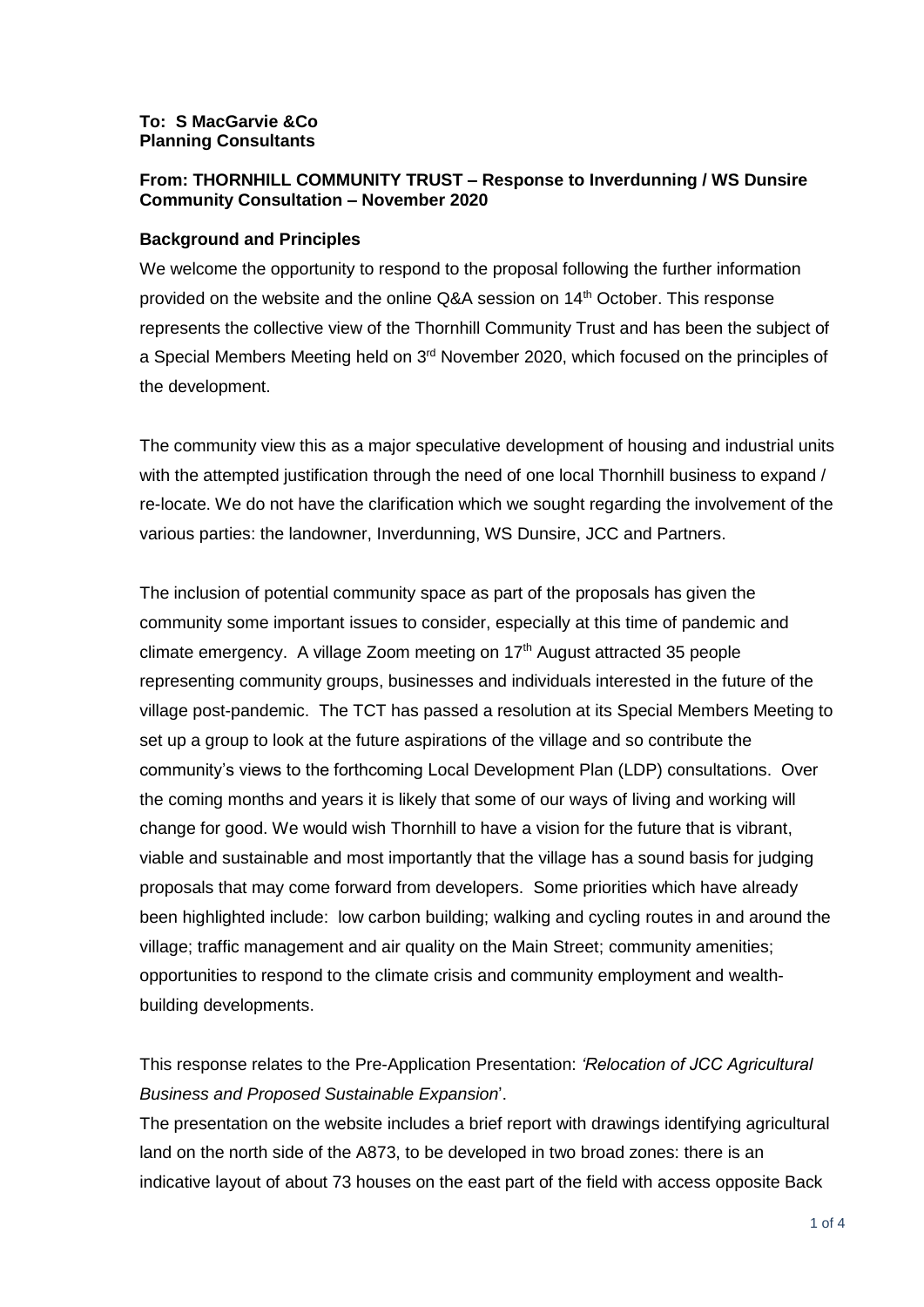Yetts and a zone for industrial use on the west part with an access point at the bend in the road. There are proposals for the existing JCC workshop site with a 'visualisation', and bullet points from supporting reports. The community is invited to respond through six yes / no questions online. Some questions were answered via a live Q&A session online on October 14, 2020.

We doubt that the responses to these six questions will result in any valid community feedback, as several of the questions are leading. Moreover, the vague way in which these questions are phrased will make it difficult or impossible to discern whether responses refer specifically to the development in question, or to more general principles and opinions.

## **The Thornhill Community Trust Response:**

1 The presentation on the website together with the answers given in the Q&A session reinforce our opinion that the size of the proposed development and its speculative nature cannot be supported on any grounds. There is nothing to indicate that the developers are sensitive to the site's location in the landscape and its relationship with the unique character of the existing village nor the significant impact that the development will have. The summary provided from unpublished reports, (Transport, Ecology, Socio-Economic and 'ongoing' Landscape and Design) is largely generic and fails to demonstrate any vision for sustainable expansion or any positive and desirable idea of how the new development will engage with the physical form, scale and character of the place and complement it.

## **Infrastructure:**

- 2 Thornhill has an existing serious problem with traffic on the Main Street which remains unresolved despite some calming measures. A housing and industrial development of this size will inevitably make things worse. The documents presented make no reference to this issue nor any mitigation.
- 3 We welcome the fact that JCC is doing well and is looking to expand. It is an important business providing employment and the site has been used for agricultural engineering for decades adding economic vibrancy and character to the village. We would like to understand why JCC need to move to expand, as the size of the new building quoted in the original information provided appears to be smaller than their existing working shed.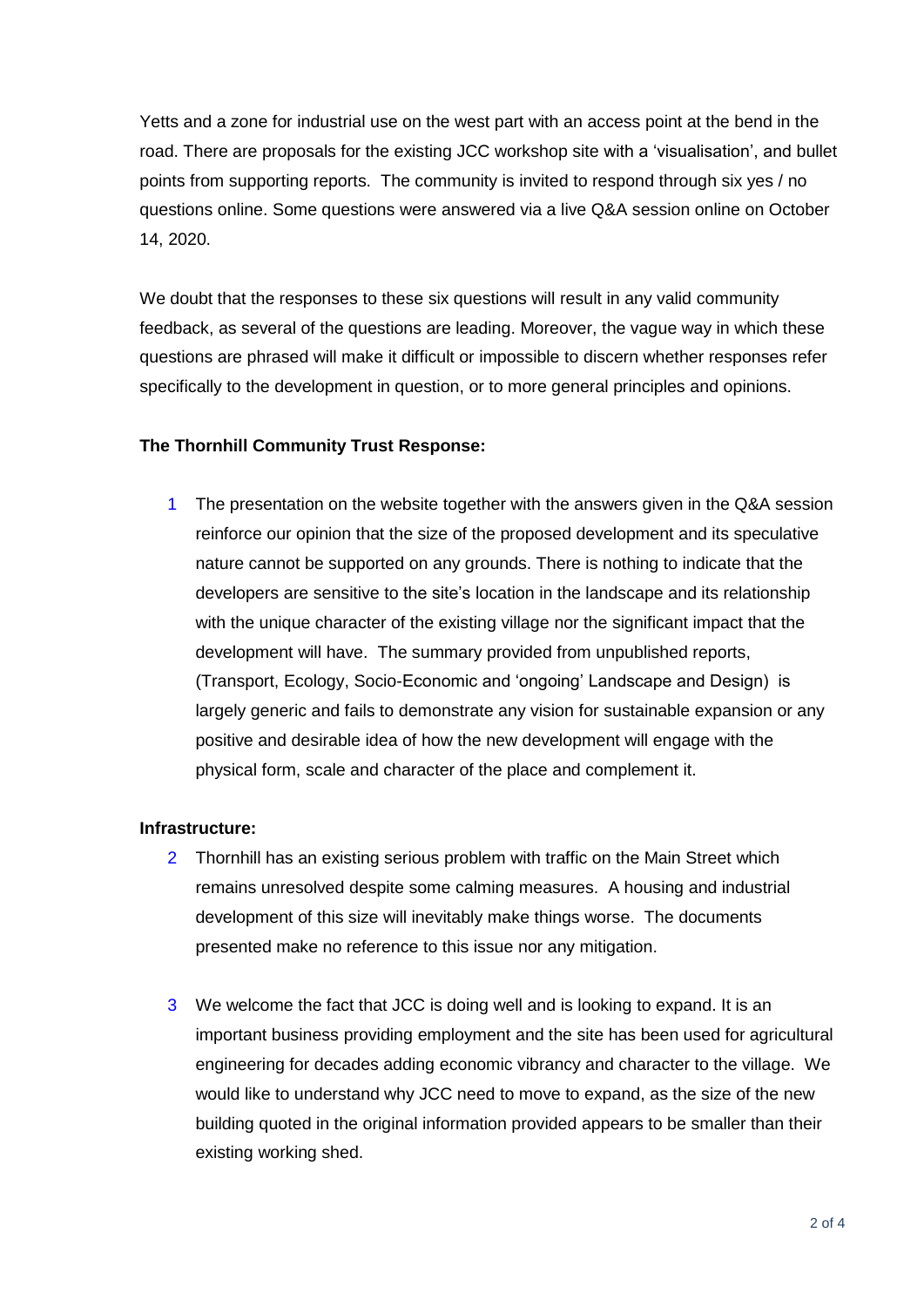- 4 The Burnside site is referred to in the Local Development Plan for housing (5 houses) and industrial use. The reason for rejecting housing on the JCC site is not convincing. Where there is a shortage of houses, particularly houses suited to people trying to find a first home or others interested in different forms of tenure, and as it is possible with imagination to create dwellings in the most restricted or unpromising of places, it is surely a mistake to rule out houses simply because of the shape of the site. Contamination of the ground is also mentioned, but sites can be decontaminated. It is also highlighted in the LDP that the old Tannery Manager's House should be renovated. The house is on the Building at Risk Register and any approval of development for this site, or linked as described with development elsewhere, should be conditional on every effort being made beforehand to rescue it. Aside from the historic value of the building, the careful re-use of redundant buildings supports sustainability.
- 5 If there is a wish for some community use of this site then there will need to be proper community consultation and a thorough study of the options. Public space may have real benefit to the village if it is created through consideration of all aspects of the site and the identified needs and uses. The plans put forward are unpromising, and a variation in surface treatment at a traffic junction does not seem likely to bring about a 'Village Square' of significant value to the community. The proposal makes no sense in the structure of the village and its road system and there are various sites in the village with much greater potential.
- 6 While the Burnside works site and its activity is important for the village, we do not think that the relocation of JCC is a reasonable justification for a housing development on prime agricultural land outside of the scope of the Local Development Plan, as business expansion would seem to be a commercial decision for the company concerned.

#### **Housing provision**:

- 7 The community does not believe there is a requirement for the number of houses indicated. There are several sites within the village envelope which are more natural candidates for housing development. There are also small plots and infill sites. The local plan does not indicate the need for such development.
- 8 The number of new houses proposed is itself a significant obstacle to physical integration with the village (ref 1 above) as it presents a large zone of uniform new